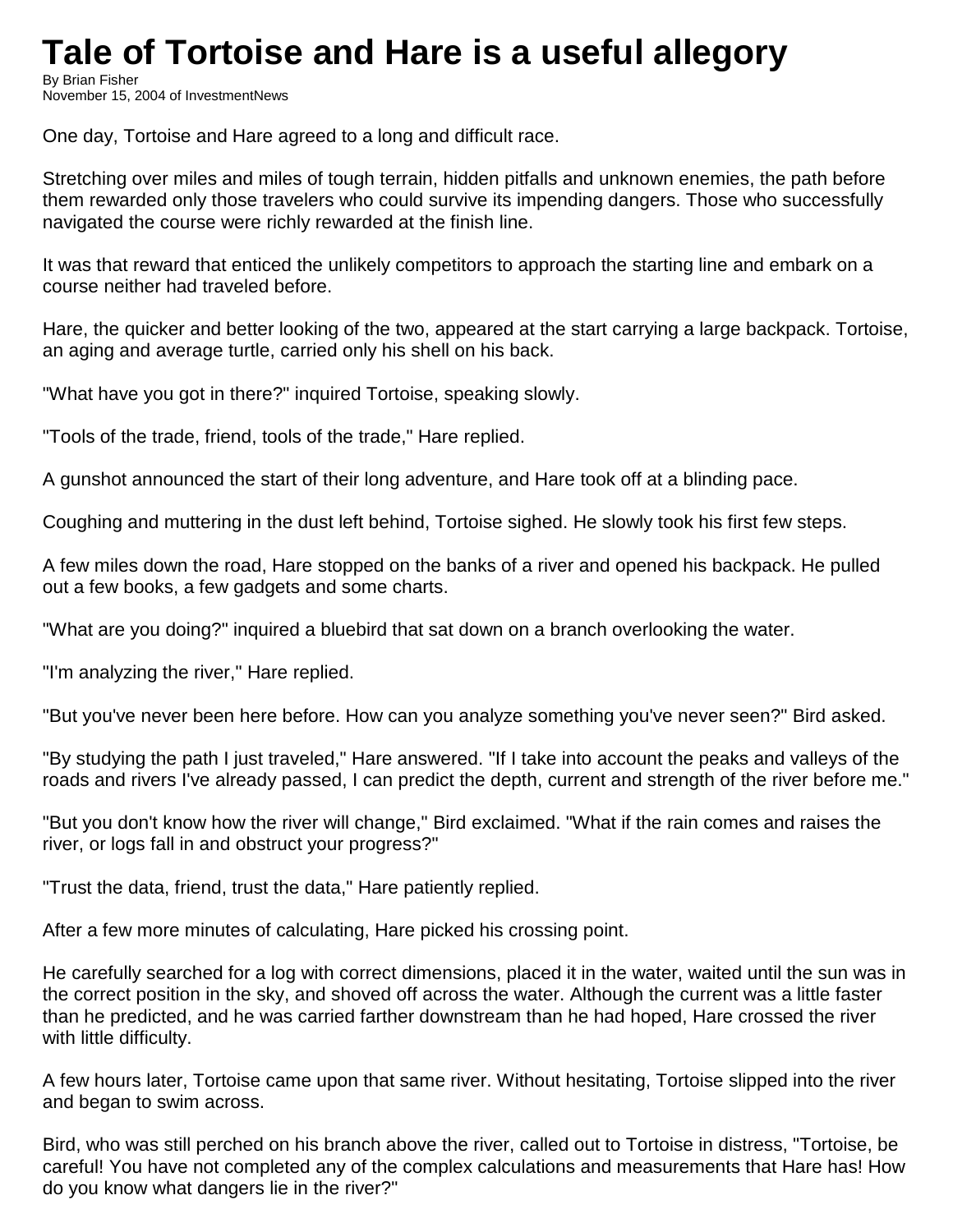"I have no way of knowing what dangers may be in this river. I must simply press on," Tortoise replied.

Meanwhile, Hare was making excellent progress.

He sat down to consider his newest challenge, a fork in the road. This time, he pulled out a pair of binoculars and a microscope.

"Funny-looking objects to be carrying around," huffed an old owl who was observing from his perch.

"Perhaps, but I will carefully study each of my options," Hare said.

"I will get to know each of my options, inside and out," he said. "I will discover which path is the best path and then follow it to victory."

"Maybe either path will suit," Owl countered.

"Nonsense. There is always an option that will help me reach the finish line faster," Hare said curtly.

After several hours of careful analysis, Hare chose his path and set off.

A short time later, Tortoise appeared at the fork in the road.

Without as much as a pause, he started down one of the two paths. Owl stared down at him from above.

"Your competitor has already passed by here, and he has carefully analyzed each path," Owl taunted.

"He has studied them in such detail, he knows them better than anyone in the woods," Owl said. "He has chosen the route that will help him win."

"Hare has his method, and I have mine," Tortoise said. "I must simply press on."

A few miles ahead, Hare found himself in a predicament. He guessed he was not far from the finish line.

His analysis, however, told him trouble could be ahead. He carefully consulted his books, his gadgets, his charts, his binoculars and his microscope.

He discovered he could make a shortcut to his left that would virtually guarantee him the win.

As he began making his shortcut through the brush, a deer called out from behind him, "Hare, where are you going? Why are you leaving the path?"

"There could trouble ahead," he responded. "I will avoid the trouble, create a new shortcut and win this race."

"Sounds costly," replied Deer. But Hare was already out of earshot.

A few minutes later, Tortoise passed by the same spot.

"There could be trouble ahead," Deer remarked.

"Sure could," Tortoise replied, "but I must simply press on."

"Tortoise, Hare has spent a lot of time and money on his books, gadgets, charts, binoculars and microscope. He has carefully analyzed most every aspect of his journey," Deer said.